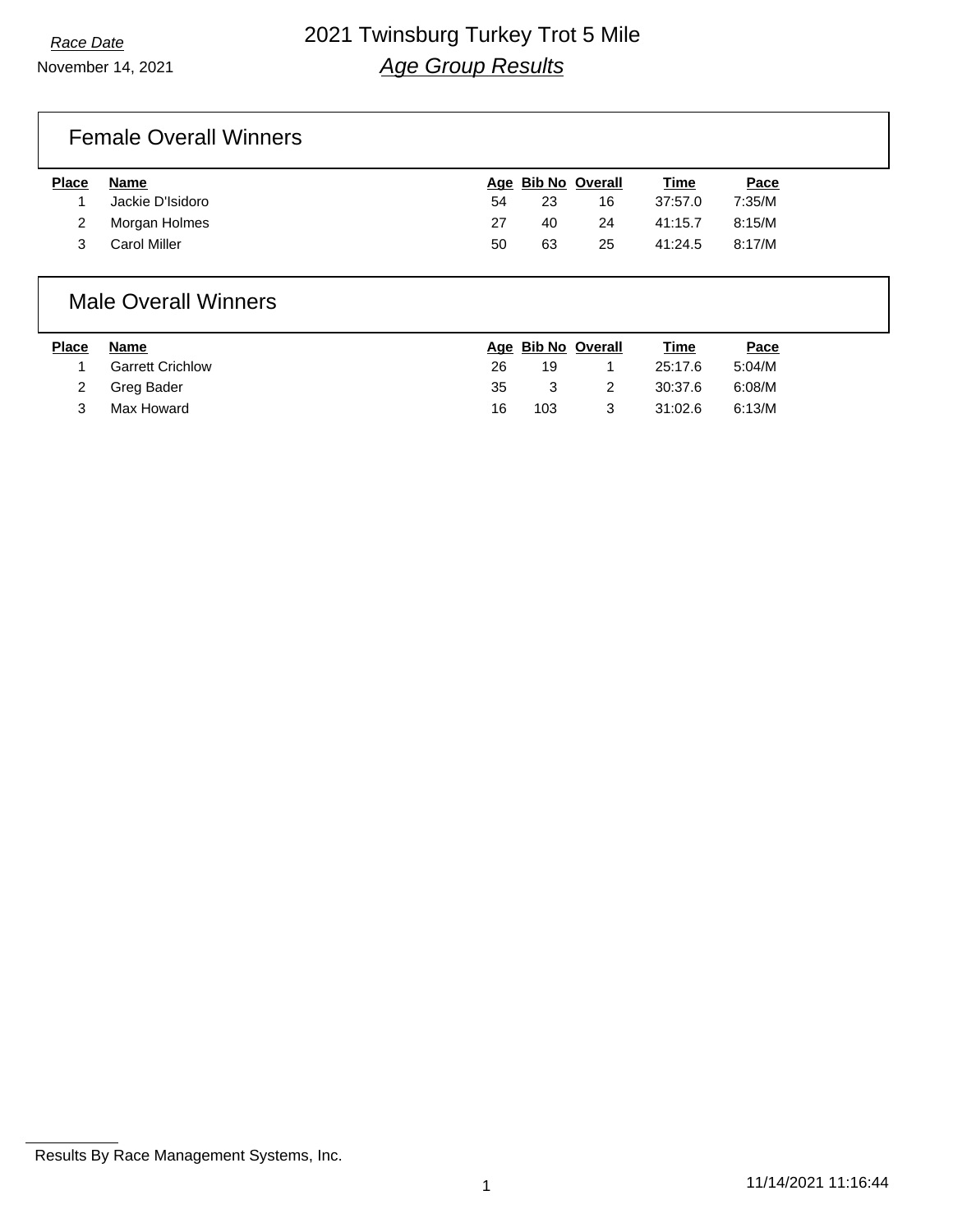## Female 19 and Under

| <b>Place</b> | Name                 |    | Age Bib No Overall |    | Time    | Pace    |
|--------------|----------------------|----|--------------------|----|---------|---------|
|              | Sarah Miller         | 14 | 66                 | 26 | 41:31.2 | 8:18/M  |
| 2            | <b>Haley Bennage</b> | 14 |                    | 27 | 41:31.4 | 8:18/M  |
| 3            | <b>Sydney Couch</b>  | 16 | 18                 | 64 | 50:01.6 | 10:00/M |
| 4            | Cameron Banas        | 12 | 5                  | 69 | 50:34.5 | 10:07/M |
| 5            | <b>Rachel Munsey</b> | 19 | 69                 | 76 | 52:35.5 | 10:31/M |
| 6            | Isabel Ward          | 15 | 106                | 88 | 55:26.4 | 11:05/M |
|              | Jordan Berdella      | 10 | 10                 | 93 | 56:25.7 | 11:17/M |
|              |                      |    |                    |    |         |         |

## Male 19 and Under

| <b>Place</b> | Name                  |    | Age Bib No Overall |     | <b>Time</b> | Pace    |
|--------------|-----------------------|----|--------------------|-----|-------------|---------|
|              | Chase Levey           | 14 | 51                 | 4   | 31:09.1     | 6:14/M  |
| 2            | Aiden Bennage         | 16 | 6                  | 5   | 31:16.0     | 6:15/M  |
| 3            | Goss Koran            | 15 | 102                | 6   | 33:00.5     | 6:36/M  |
| 4            | Hayden Couch          | 14 | 17                 | 8   | 33:40.7     | 6:44/M  |
| 5            | Jude Ouma             | 15 | 73                 | 9   | 33:40.8     | 6:44/M  |
| 6            | Shane Zack            | 16 | 99                 | 28  | 41:47.3     | 8:21/M  |
| 7            | <b>Chance Russell</b> | 15 | 77                 | 48  | 46:33.6     | 9:19/M  |
| 8            | <b>Patrick Hill</b>   | 15 | 37                 | 70  | 50:53.7     | 10:11/M |
| 9            | <b>Falcon Nick</b>    | 18 | 101                | 104 | 1:09:56.4   | 13:59/M |

## Female 20 to 24

| Name            |    |    |    | <b>Time</b>        | Pace    |
|-----------------|----|----|----|--------------------|---------|
| Eva Stanton     | 23 | 85 | 31 | 42:13.3            | 8:27/M  |
| Kayla Giterman  | 22 | 34 | 38 | 44:42.7            | 8:57/M  |
| Loren Hoegler   | 20 | 38 | 40 | 45:15.4            | 9:03/M  |
| Krista Moegling | 24 | 68 | 87 | 55:13.6            | 11:03/M |
| Clarissa Ladner | 22 | 48 | 91 | 56:23.0            | 11:17/M |
|                 |    |    |    | Age Bib No Overall |         |

## Male 20 to 24

| <b>Place</b> | <b>Name</b><br>Evan Mills | 21 | 67 | Age Bib No Overall<br>32 | <u>Time</u><br>42:34.8 | Pace<br>8:31/M |  |
|--------------|---------------------------|----|----|--------------------------|------------------------|----------------|--|
|              | Female 30 to 34           |    |    |                          |                        |                |  |

| <b>Place</b> | Name          |    | Age Bib No Overall |    | <b>Time</b> | Pace   |  |
|--------------|---------------|----|--------------------|----|-------------|--------|--|
|              | Allison Wimer | 31 | 95                 | 33 | 42:54.3     | 8:35/M |  |
|              | Sophia Long   | 31 | 55                 | 36 | 43:19.2     | 8:40/M |  |

Results By Race Management Systems, Inc.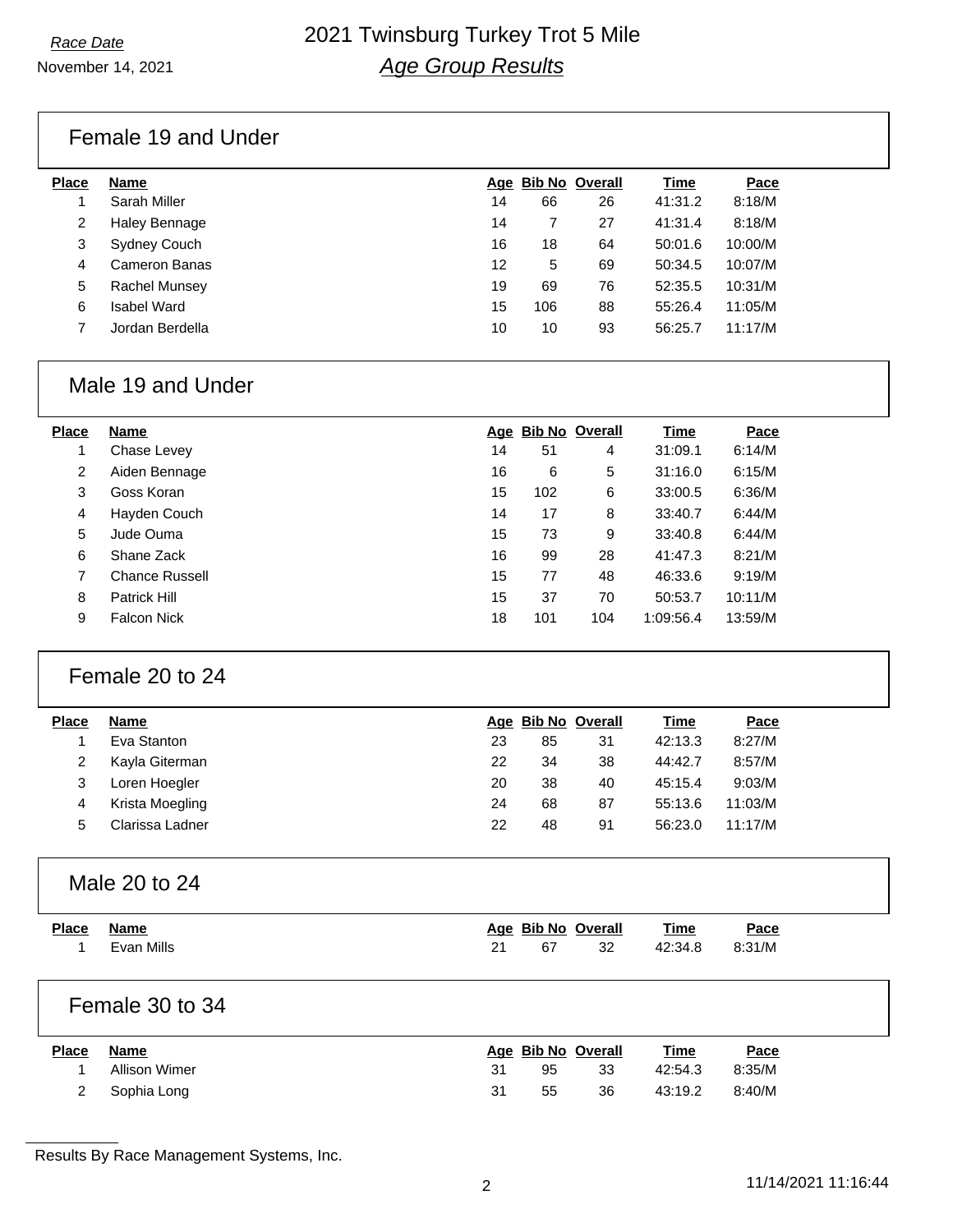November 14, 2021

## *Race Date* 2021 Twinsburg Turkey Trot 5 Mile *Age Group Results*

Female 30 to 34

| <b>Place</b> | Name           |    |    | Age Bib No Overall | <b>Time</b> | Pace    |
|--------------|----------------|----|----|--------------------|-------------|---------|
| 3            | Lydia Faber    | 33 | 30 | 54                 | 46:54.9     | 9:23/M  |
| 4            | Molly Katusin  | 31 | 42 | 71                 | 50:57.4     | 10:11/M |
| 5            | Chelsea Brown  | 31 | 12 | 94                 | 56:39.5     | 11:20/M |
| 6            | Jennifer Knoll | 34 | 46 | 100                | 1:02:26.1   | 12:29/M |
|              | Jeni Malone    | 33 | 57 | 109                | 1:12:36.2   | 14:31/M |
|              |                |    |    |                    |             |         |

## Male 30 to 34

| Place | Name           |    | Age Bib No Overall |    | Time    | Pace   |
|-------|----------------|----|--------------------|----|---------|--------|
|       | Andrew Zgrabik | 33 | 100                |    | 33:27.4 | 6:41/M |
|       | David McDevitt | 33 | 59                 | 10 | 34:05.1 | 6:49/M |

## Female 35 to 39

| <b>Place</b> | <b>Name</b>       |    | Age Bib No Overall |    | <b>Time</b> | Pace    |
|--------------|-------------------|----|--------------------|----|-------------|---------|
|              | Kate Bernard      | 37 | 11                 | 34 | 43:02.2     | 8:36/M  |
|              | Meredith Schaefer | 38 | 79                 | 39 | 44:49.0     | 8:58/M  |
| З            | Stephanie Orwick  | 35 | 72                 | 58 | 47:49.7     | 9:34/M  |
| 4            | Patricia Stofiel  | 36 | 88                 | 84 | 53:50.8     | 10:46/M |
| 5            | Daniel Berdella   | 39 | 9                  | 92 | 56:25.3     | 11:17/M |
|              |                   |    |                    |    |             |         |

## Male 35 to 39

| <b>Place</b> | Name                |    |     | Age Bib No Overall | Time    | Pace   |
|--------------|---------------------|----|-----|--------------------|---------|--------|
|              | David Torcasi       | 39 | 91  | 13                 | 37:21.0 | 7:28/M |
| 2            | Michael Lamg        | 36 | 108 | 14                 | 37:33.8 | 7:31/M |
| 3            | David Stofiel       | 37 | 87  | 30                 | 42:13.2 | 8:27/M |
| 4            | Ethan Miller        | 39 | 64  | 37                 | 43:46.5 | 8:45/M |
| 5            | <b>Brian Malone</b> | 37 | 56  | 46                 | 46:16.9 | 9:15/M |
| 6            | Oz Azali            | 35 | 107 | 49                 | 46:37.9 | 9:20/M |
|              | Jeremy Keppler      | 37 | 45  | 63                 | 49:53.3 | 9:59/M |

## Female 40 to 44

| <b>Place</b> | Name              |    | Age Bib No Overall |    | <b>Time</b> | Pace   |
|--------------|-------------------|----|--------------------|----|-------------|--------|
|              | Carla Laning      | 43 | 50                 | 41 | 45:32.0     | 9:06/M |
| 2            | Danielle Piazza   | 40 | 74                 | 42 | 45:38.1     | 9:08/M |
|              | Lisa Middleton    | 44 | 62                 | 47 | 46:22.4     | 9:16/M |
| 4            | Christina Francis | 42 | 31                 | 55 | 46:57.3     | 9:23/M |
| 5            | Cindy Krohn       | 43 | 47                 | 60 | 49:08.7     | 9:50/M |

Results By Race Management Systems, Inc.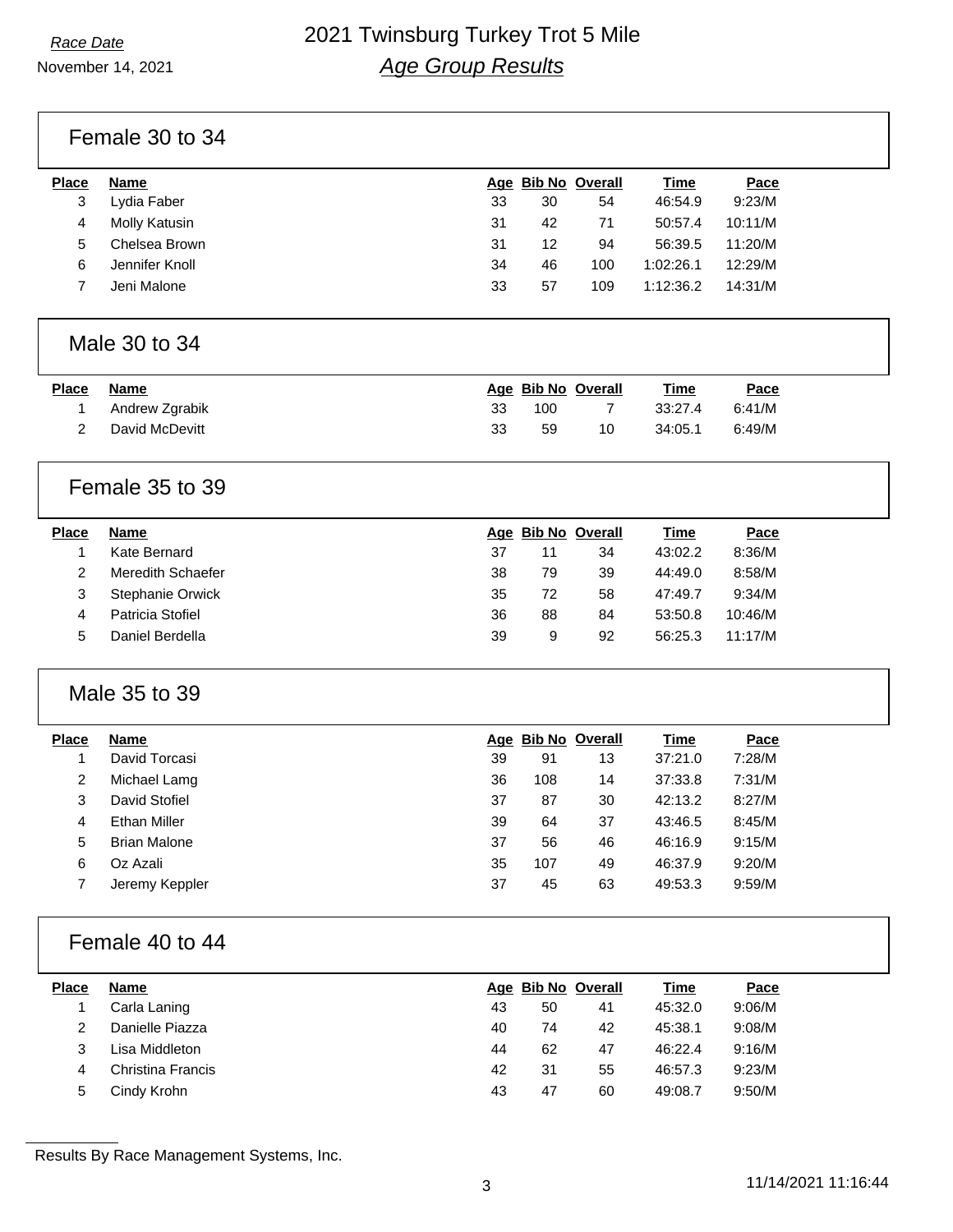November 14, 2021

# *Race Date* 2021 Twinsburg Turkey Trot 5 Mile *Age Group Results*

Female 40 to 44

| <b>Place</b> | Name          |    |     | Age Bib No Overall | <b>Time</b> | Pace    |
|--------------|---------------|----|-----|--------------------|-------------|---------|
| 6            | Megan Cross   | 40 | 22  | 68                 | 50:33.4     | 10:07/M |
|              | Shannon Byers | 42 | 109 | 82                 | 53:30.5     | 10:42/M |
|              | Lauren Miller | 40 | 65  | 106                | 1:10:55.8   | 14:11/M |

#### Male 40 to 44

| <b>Place</b> | Name                   |    |     | Age Bib No Overall | Time    | Pace    |
|--------------|------------------------|----|-----|--------------------|---------|---------|
|              | <b>Matthew Everett</b> | 44 | 29  | 15                 | 37:53.0 | 7:35/M  |
| 2            | Michael Daugherty      | 43 | 24  | 17                 | 38:12.1 | 7:38/M  |
| 3            | Mason Goodman          | 40 | 111 | 22                 | 40:54.3 | 8:11/M  |
| 4            | Mark Vlacovsky         | 44 | 93  | 44                 | 46:07.1 | 9:13/M  |
| 5            | Mark Silversten        | 40 | 83  | 53                 | 46:52.7 | 9:23/M  |
| 6            | <b>Brad Banas</b>      | 43 | 4   | 65                 | 50:22.2 | 10:04/M |
|              | Stephen E Lupe         | 40 | 27  | 75                 | 52:12.2 | 10:26/M |

### Female 45 to 49

| <b>Place</b> | Name          |    | Age Bib No Overall |     | <b>Time</b> | Pace    |
|--------------|---------------|----|--------------------|-----|-------------|---------|
|              | Ericka Frank  | 49 | 32                 | 51  | 46:41.0     | 9:20/M  |
|              | Kate Long     | 45 | 114                | 67  | 50:28.7     | 10:06/M |
|              | Tina Doorley  | 45 | 110                | 81  | 53:30.2     | 10:42/M |
| 4            | Caroline Ess  | 46 | 28                 | 96  | 58:20.1     | 11:40/M |
| 5            | Kelly Russell | 45 | 78                 | 110 | 1:13:01.8   | 14:36/M |

## Male 45 to 49

| <u>Place</u> | Name         |    | Age Bib No Overall |    | <b>Time</b> | <u>Pace</u> |
|--------------|--------------|----|--------------------|----|-------------|-------------|
|              | Eric Schultz | 45 | 82                 |    | 35:27.0     | 7:05/M      |
|              | Marc Long    | 46 | 54                 | 66 | 50:28.6     | 10:06/M     |

## Female 50 to 54

| <b>Place</b> | <b>Name</b>            |    |    | Age Bib No Overall | <u>Time</u> | Pace    |
|--------------|------------------------|----|----|--------------------|-------------|---------|
|              | Susan Vasiliauskas     | 50 | 92 | 52                 | 46:43.7     | 9:21/M  |
| 2            | ∟isa Levine            | 51 | 52 | 56                 | 47:00.0     | 9:24/M  |
| 3            | Kimberly Young-McCants | 54 | 98 | 59                 | 48:54.0     | 9:47/M  |
| 4            | Melissa Croghan        | 50 | 21 | 72                 | 51:00.2     | 10:12/M |
| 5            | Maria De Michele       | 52 | 25 | 89                 | 56:19.8     | 11:16/M |
| 6            | Jennifer Thompson      | 50 | 90 | 98                 | 58:53.8     | 11:47/M |
|              | Christina Janus        | 52 | 41 | 103                | 1:06:43.2   | 13:21/M |

Results By Race Management Systems, Inc.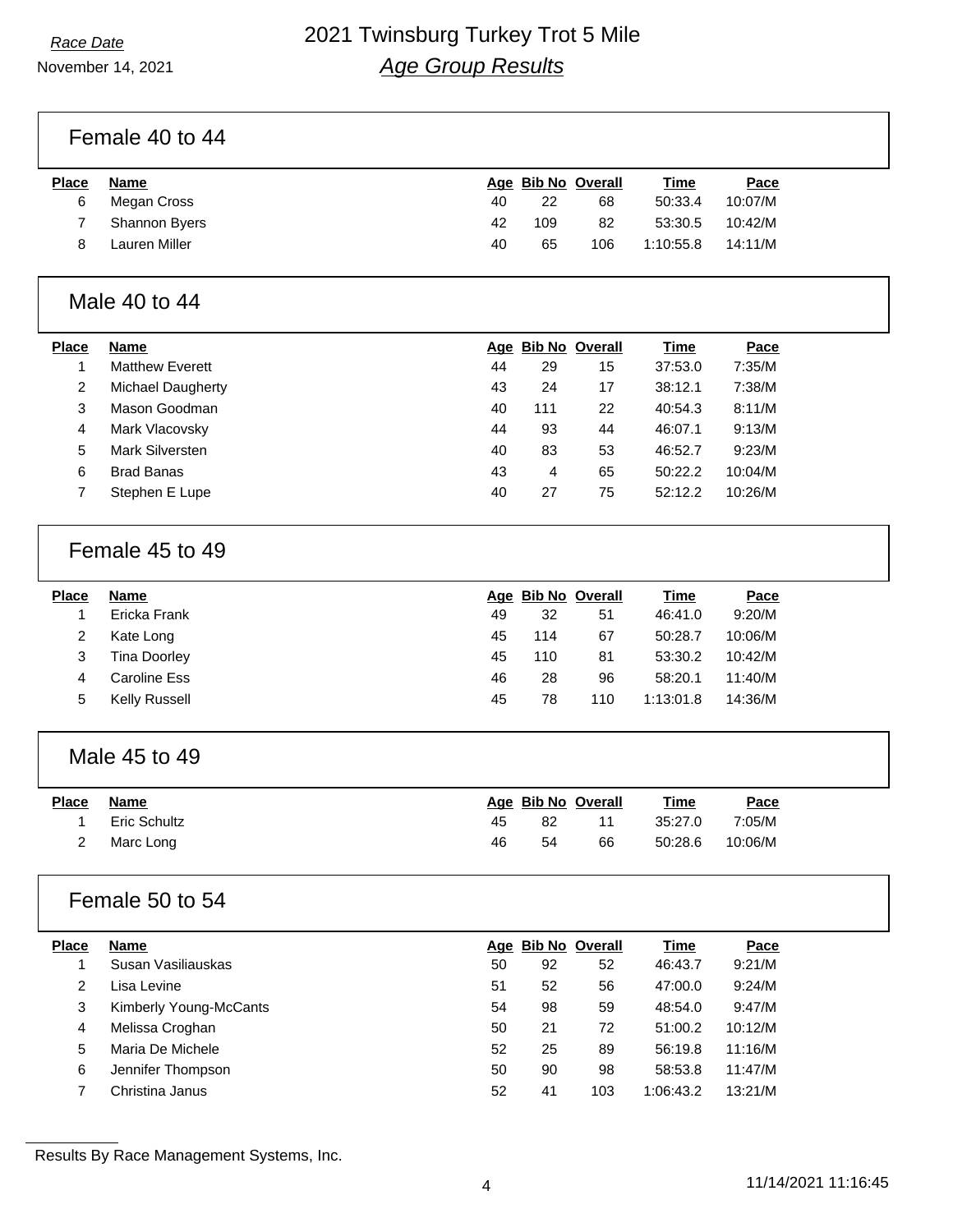November 14, 2021

## *Race Date* 2021 Twinsburg Turkey Trot 5 Mile *Age Group Results*

Male 50 to 54

| Place | Name                 |    |     | Age Bib No Overall | Time    | Pace    |  |
|-------|----------------------|----|-----|--------------------|---------|---------|--|
|       | Joe Turner           | 54 | 105 | 21                 | 40:10.4 | 8:02/M  |  |
| 2     | <b>Robert Sutak</b>  | 51 | 89  | 43                 | 45:54.2 | 9:11/M  |  |
| 3     | Charles R McCants Jr | 52 | 58  | 74                 | 51:26.1 | 10:17/M |  |
| 4     | Alex Giardini        | 50 | 33  | 86                 | 55:05.3 | 11:01/M |  |
| 5     | James Hill           | 51 | 36  | 90                 | 56:19.8 | 11:16/M |  |
| 6     | Dwayne Reid          | 50 | 76  | 95                 | 58:01.1 | 11:36/M |  |
|       |                      |    |     |                    |         |         |  |

#### Female 55 to 59

| Place         | Name                   |    | Age Bib No Overall |     | <b>Time</b> | Pace    |
|---------------|------------------------|----|--------------------|-----|-------------|---------|
|               | <b>Brenda Stauffer</b> | 57 | 86                 | 29  | 41:58.8     | 8:24/M  |
| $\mathcal{P}$ | <b>Barb Schroeder</b>  | 55 | 80                 | 73  | 51:10.4     | 10:14/M |
| 3             | Lori Byrne             | 57 | 112                | 78  | 52:52.2     | 10:34/M |
| 4             | Lorene Ahern           | 57 |                    | 80  | 53:18.0     | 10:40/M |
| 5             | Leann Lewis            | 55 | 53                 | 83  | 53:46.9     | 10:45/M |
| 6             | Cyndi Holmes           | 58 | 39                 | 102 | 1:05:14.9   | 13:03/M |
|               |                        |    |                    |     |             |         |

#### Male 55 to 59

| <b>Place</b> | Name            |    | Age Bib No Overall |    | <b>Time</b> | Pace    |
|--------------|-----------------|----|--------------------|----|-------------|---------|
|              | Kevin Schroeder | 56 | 81                 | 18 | 38:20.4     | 7:40/M  |
|              | Mitch Radella   | 56 | 75                 | 20 | 40:01.8     | 8:00/M  |
|              | Dohee Won       | 55 | 96                 | 23 | 41:02.0     | 8:12/M  |
|              | Jeff Ladner     | 59 | 49                 | 79 | 53:05.6     | 10:37/M |
| 5            | Kevin Croghan   | 58 | 20                 | 99 | 59:58.0     | 12:00/M |

## Female 60 and Over

| <b>Place</b> | <b>Name</b>       |    | Age Bib No Overall |     | Time      | Pace    |
|--------------|-------------------|----|--------------------|-----|-----------|---------|
|              | Stephanie Katusin | 65 | 43                 | 35  | 43:10.4   | 8:38/M  |
| 2            | Terry Yarian      | 68 | 97                 | 45  | 46:08.2   | 9:14/M  |
| 3            | Tanya Cady        | 68 | 14                 | 61  | 49:20.6   | 9:52/M  |
| 4            | Susan Michos      | 60 | 61                 | 97  | 58:29.5   | 11:42/M |
| 5            | Debbi Berardi     | 65 | 8                  | 101 | 1:02:51.9 | 12:34/M |
| 6            | Serena Young      | 63 | 113                | 107 | 1:11:06.5 | 14:13/M |
|              | Barbara Alder     | 62 | 2                  | 108 | 1:11:44.7 | 14:21/M |

Results By Race Management Systems, Inc.